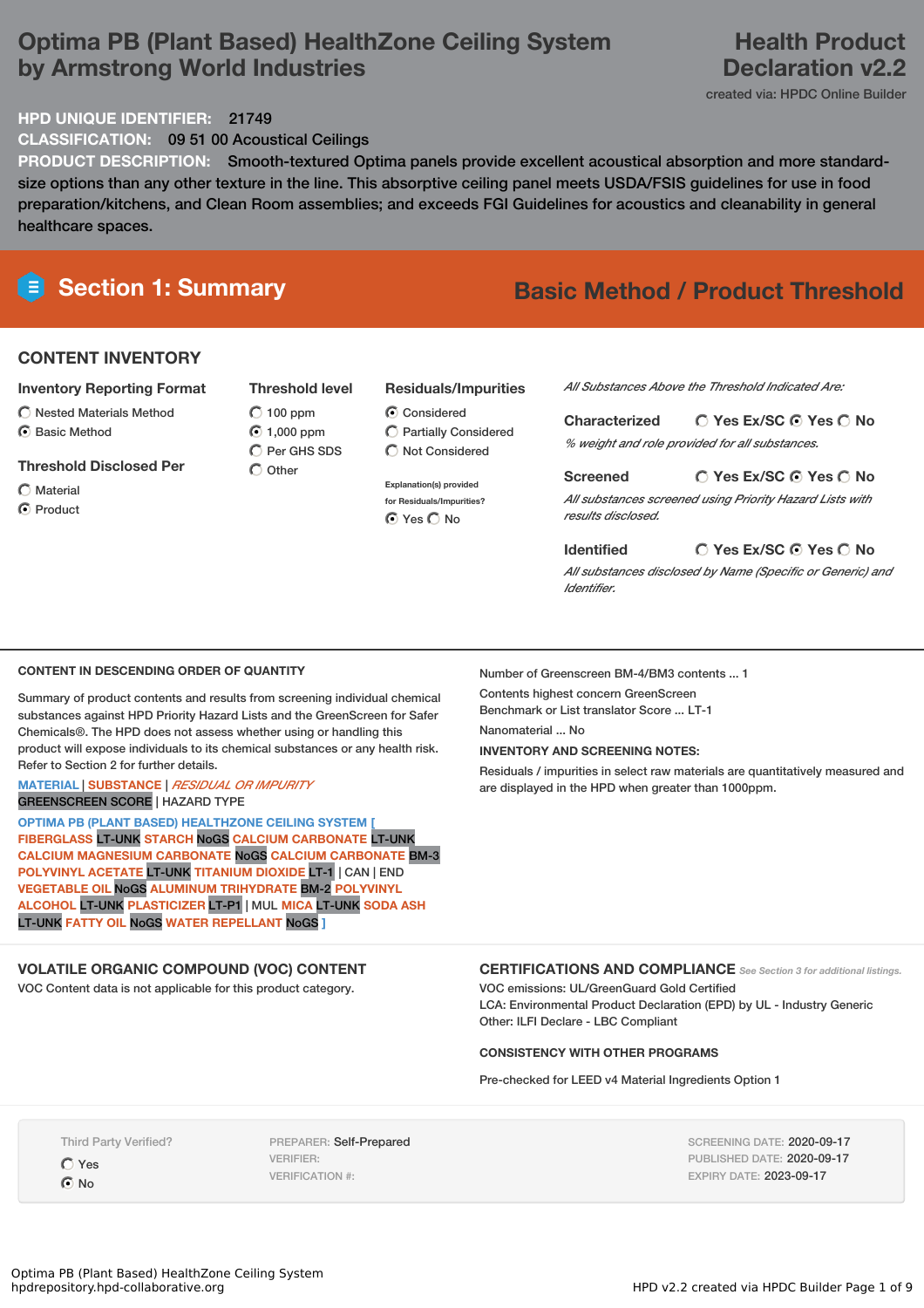This section lists contents in a product based on specific threshold(s) and reports detailed health information including hazards. This *HPD uses the inventory method indicated above, which is one of three possible methods:*

- *Basic Inventory method with Product-level threshold.*
- *Nested Material Inventory method with Product-level threshold*
- *Nested Material Inventory method with individual Material-level thresholds*

Definitions and requirements for the three inventory methods and requirements for each data field can be found in the HPD Open *Standard version 2.2, available on the HPDC website at: [www.hpd-collaborative.org/hpd-2-2-standard](https://www.hpd-collaborative.org/hpd-2-2-standard)*

# **OPTIMA PB (PLANT BASED) HEALTHZONE CEILING SYSTEM**

PRODUCT THRESHOLD: 1000 ppm **RESIDUALS** AND IMPURITIES CONSIDERED: Yes

RESIDUALS AND IMPURITIES NOTES: Residuals / impurities in select raw materials are quantitatively measured and are displayed in the HPD when greater than 1000ppm.

OTHER PRODUCT NOTES: For more information on Armstrong Optima PB HealthZone, visit https://www.armstrongceilings.com/commercial/en-us/commercial-ceilings-walls/optima-health-zone-ceiling-tiles.html

| <b>FIBERGLASS</b>              |                                                                |                                   |          |                                   |  | ID: 65997-17-3                                 |
|--------------------------------|----------------------------------------------------------------|-----------------------------------|----------|-----------------------------------|--|------------------------------------------------|
|                                | HAZARD SCREENING METHOD: Pharos Chemical and Materials Library |                                   |          | HAZARD SCREENING DATE: 2020-09-17 |  |                                                |
| %: 65.0000 - 85.0000           | GS: LT-UNK                                                     | RC: Both                          |          | NANO: <b>Unknown</b>              |  | SUBSTANCE ROLE: Structure component            |
| <b>HAZARD TYPE</b>             | <b>AGENCY AND LIST TITLES</b>                                  |                                   | WARNINGS |                                   |  |                                                |
| None found                     |                                                                |                                   |          |                                   |  | No warnings found on HPD Priority Hazard Lists |
| SUBSTANCE NOTES: base material |                                                                |                                   |          |                                   |  |                                                |
|                                |                                                                |                                   |          |                                   |  |                                                |
| <b>STARCH</b>                  |                                                                |                                   |          |                                   |  | ID: 60323-79-7                                 |
|                                | HAZARD SCREENING METHOD: Pharos Chemical and Materials Library | HAZARD SCREENING DATE: 2020-09-17 |          |                                   |  |                                                |
| %: $5.0000 - 10.0000$          | <b>GS: NoGS</b>                                                | RC: PostC                         |          | NANO: <b>Unknown</b>              |  | SUBSTANCE ROLE: <b>Binder</b>                  |
| <b>HAZARD TYPE</b>             | <b>AGENCY AND LIST TITLES</b>                                  |                                   | WARNINGS |                                   |  |                                                |
| None found                     |                                                                |                                   |          |                                   |  | No warnings found on HPD Priority Hazard Lists |
| SUBSTANCE NOTES: binder        |                                                                |                                   |          |                                   |  |                                                |
|                                |                                                                |                                   |          |                                   |  |                                                |
| <b>CALCIUM CARBONATE</b>       |                                                                |                                   |          |                                   |  | ID: 1317-65-3                                  |
|                                | HAZARD SCREENING METHOD: Pharos Chemical and Materials Library |                                   |          | HAZARD SCREENING DATE: 2020-09-17 |  |                                                |
| %: $0.0000 - 15.0000$          | GS: LT-UNK                                                     |                                   | RC: None | NANO: Unknown                     |  | SUBSTANCE ROLE: Filler                         |
|                                |                                                                |                                   |          |                                   |  |                                                |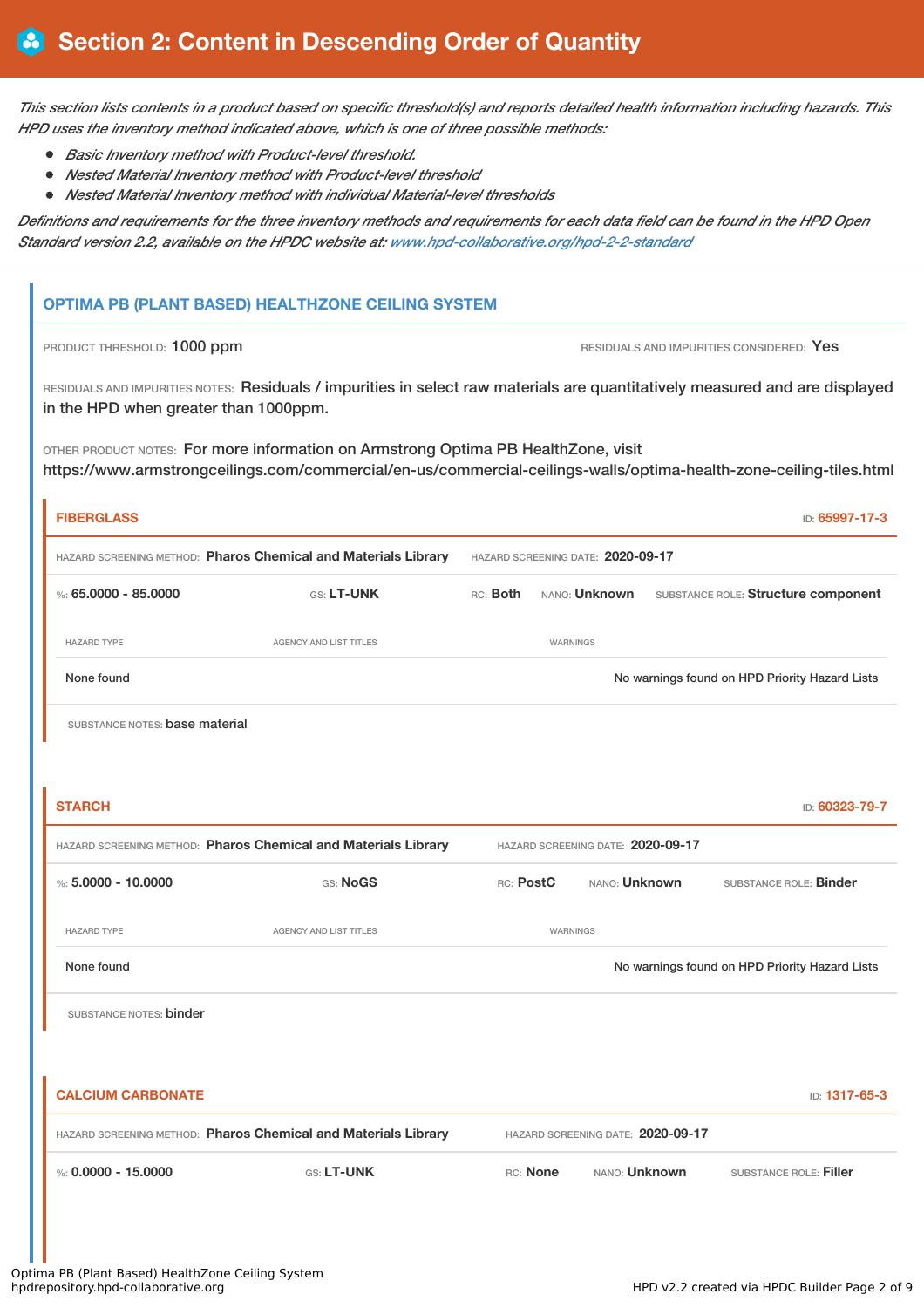HAZARD TYPE **AGENCY AND LIST TITLES** WARNINGS

None found No warnings found on HPD Priority Hazard Lists

SUBSTANCE NOTES: Filler

| <b>CALCIUM MAGNESIUM CARBONATE</b>        |                                                                                                                                               |                 |                                   | ID: 16389-88-1                                 |
|-------------------------------------------|-----------------------------------------------------------------------------------------------------------------------------------------------|-----------------|-----------------------------------|------------------------------------------------|
|                                           | HAZARD SCREENING METHOD: Pharos Chemical and Materials Library                                                                                |                 | HAZARD SCREENING DATE: 2020-09-17 |                                                |
| %: $0.0000 - 5.0000$                      | GS: NoGS                                                                                                                                      | RC: None        | NANO: <b>Unknown</b>              | SUBSTANCE ROLE: Filler                         |
| <b>HAZARD TYPE</b>                        | AGENCY AND LIST TITLES                                                                                                                        | <b>WARNINGS</b> |                                   |                                                |
| None found                                |                                                                                                                                               |                 |                                   | No warnings found on HPD Priority Hazard Lists |
| <b>SUBSTANCE NOTES: Filler</b>            |                                                                                                                                               |                 |                                   |                                                |
|                                           |                                                                                                                                               |                 |                                   |                                                |
| <b>CALCIUM CARBONATE</b>                  |                                                                                                                                               |                 |                                   | ID: 471-34-1                                   |
|                                           | HAZARD SCREENING METHOD: Pharos Chemical and Materials Library                                                                                |                 | HAZARD SCREENING DATE: 2020-09-17 |                                                |
| %: $0.0000 - 5.0000$                      | GS: BM-3                                                                                                                                      | RC: None        | NANO: Unknown                     | SUBSTANCE ROLE: Filler                         |
| <b>HAZARD TYPE</b>                        | AGENCY AND LIST TITLES                                                                                                                        | WARNINGS        |                                   |                                                |
| None found                                |                                                                                                                                               |                 |                                   | No warnings found on HPD Priority Hazard Lists |
| SUBSTANCE NOTES: Filler                   |                                                                                                                                               |                 |                                   |                                                |
|                                           |                                                                                                                                               |                 |                                   |                                                |
| <b>POLYVINYL ACETATE</b>                  |                                                                                                                                               |                 |                                   | ID: 9003-20-7                                  |
|                                           | HAZARD SCREENING METHOD: Pharos Chemical and Materials Library                                                                                |                 | HAZARD SCREENING DATE: 2020-09-17 |                                                |
| %: $0.0000 - 5.0000$                      | <b>GS: LT-UNK</b>                                                                                                                             | RC: None        | nano: <b>No</b>                   | SUBSTANCE ROLE: Adhesive                       |
| <b>HAZARD TYPE</b>                        | AGENCY AND LIST TITLES                                                                                                                        | WARNINGS        |                                   |                                                |
| None found                                |                                                                                                                                               |                 |                                   | No warnings found on HPD Priority Hazard Lists |
| It is not registered persistent material. | SUBSTANCE NOTES: In this product it is not regulated as a hazardous substance. In this product, it is not a registered pesticide under FIFRA. |                 |                                   |                                                |
| <b>TITANIUM DIOXIDE</b>                   |                                                                                                                                               |                 |                                   | ID: 13463-67-7                                 |
|                                           | HAZARD SCREENING METHOD: Pharos Chemical and Materials Library                                                                                |                 | HAZARD SCREENING DATE: 2020-09-17 |                                                |
| %: $0.0000 - 5.0000$                      | $G.S. LT-1$                                                                                                                                   | RC: None        | NANO: Unknown                     | SUBSTANCE ROLE: Pigment                        |
|                                           |                                                                                                                                               |                 |                                   |                                                |

Optima PB (Plant Based) HealthZone Ceiling System hpdrepository.hpd-collaborative.org HPD v2.2 created via HPDC Builder Page 3 of 9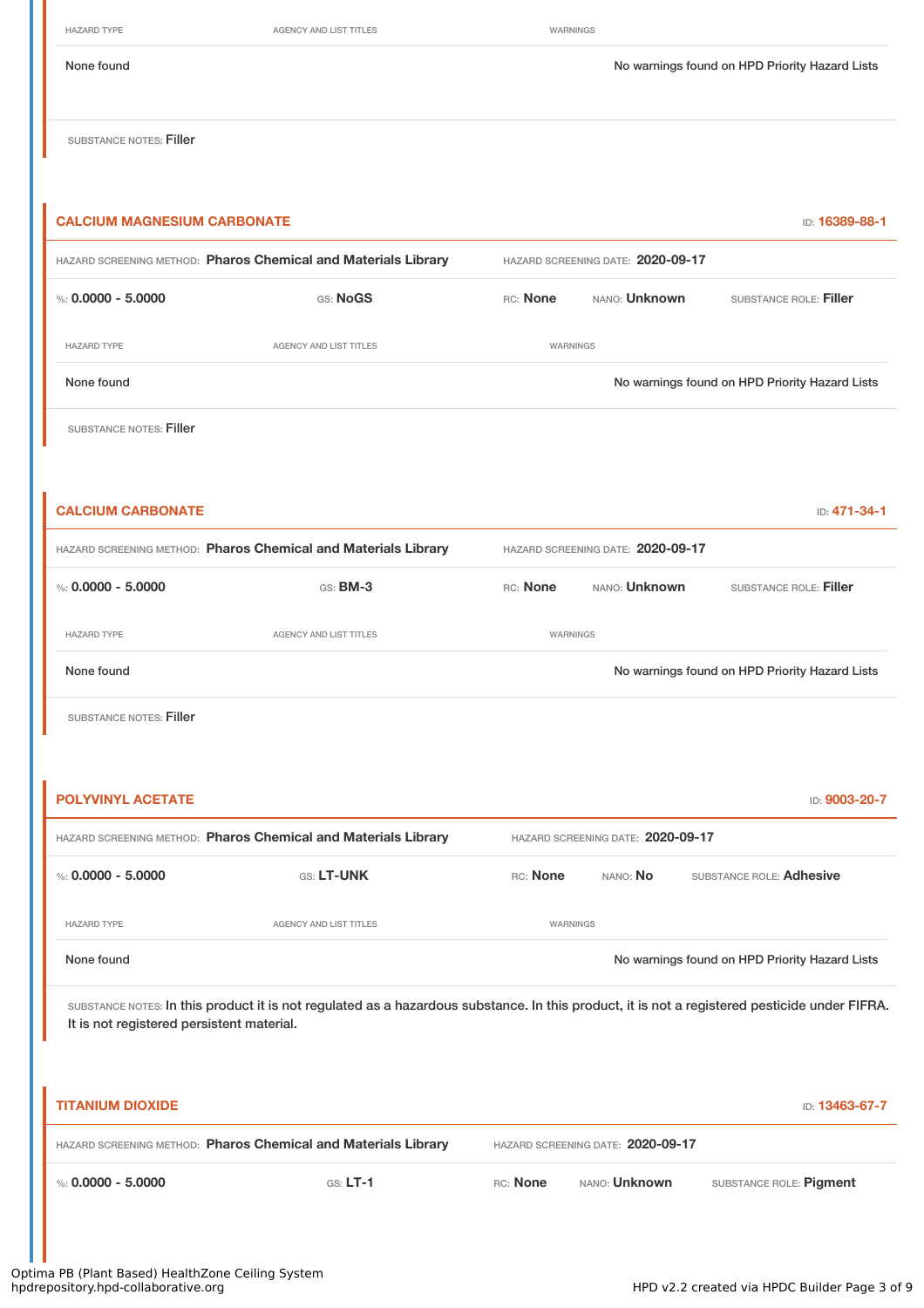| <b>HAZARD TYPE</b> | <b>AGENCY AND LIST TITLES</b>                | WARNINGS                                                                                                |
|--------------------|----------------------------------------------|---------------------------------------------------------------------------------------------------------|
| <b>CANCER</b>      | US CDC - Occupational Carcinogens            | Occupational Carcinogen                                                                                 |
| <b>CANCER</b>      | CA EPA - Prop 65                             | Carcinogen - specific to chemical form or exposure route                                                |
| <b>CANCER</b>      | <b>IARC</b>                                  | Group 2B - Possibly carcinogenic to humans - inhaled from<br>occupational sources                       |
| <b>ENDOCRINE</b>   | <b>TEDX - Potential Endocrine Disruptors</b> | <b>Potential Endocrine Disruptor</b>                                                                    |
| <b>CANCER</b>      | <b>MAK</b>                                   | Carcinogen Group 3A - Evidence of carcinogenic effects<br>but not sufficient to establish MAK/BAT value |
| <b>CANCER</b>      | <b>MAK</b>                                   | Carcinogen Group 4 - Non-genotoxic carcinogen with low<br>risk under MAK/BAT levels                     |

SUBSTANCE NOTES: Pigment. This ingredient is not in respirable form in this product. It is bound in the coating.

| <b>VEGETABLE OIL</b>                                           |                               |                                   |                      | ID: 68918-91-2                                 |  |
|----------------------------------------------------------------|-------------------------------|-----------------------------------|----------------------|------------------------------------------------|--|
| HAZARD SCREENING METHOD: Pharos Chemical and Materials Library |                               | HAZARD SCREENING DATE: 2020-09-17 |                      |                                                |  |
| %: $0.0000 - 5.0000$                                           | GS: NoGS                      | RC: None                          | NANO: <b>Unknown</b> | SUBSTANCE ROLE: Surface modifier               |  |
| <b>HAZARD TYPE</b>                                             | <b>AGENCY AND LIST TITLES</b> |                                   | WARNINGS             |                                                |  |
| None found                                                     |                               |                                   |                      | No warnings found on HPD Priority Hazard Lists |  |
| SUBSTANCE NOTES: <b>COating</b>                                |                               |                                   |                      |                                                |  |
|                                                                |                               |                                   |                      |                                                |  |
| <b>ALUMINUM TRIHYDRATE</b>                                     |                               |                                   |                      | ID: 21645-51-2                                 |  |

| HAZARD SCREENING METHOD: Pharos Chemical and Materials Library |                        | HAZARD SCREENING DATE: 2020-09-17 |                      |                                                |
|----------------------------------------------------------------|------------------------|-----------------------------------|----------------------|------------------------------------------------|
| %: $0.0000 - 5.0000$                                           | $GS:$ BM-2             | RC: None                          | NANO: <b>Unknown</b> | SUBSTANCE ROLE: Filler                         |
| <b>HAZARD TYPE</b>                                             | AGENCY AND LIST TITLES | WARNINGS                          |                      |                                                |
| None found                                                     |                        |                                   |                      | No warnings found on HPD Priority Hazard Lists |

SUBSTANCE NOTES: filler

| <b>POLYVINYL ALCOHOL</b>                                       |                               |          |                                   | ID: 9002-89-5                                  |  |
|----------------------------------------------------------------|-------------------------------|----------|-----------------------------------|------------------------------------------------|--|
| HAZARD SCREENING METHOD: Pharos Chemical and Materials Library |                               |          | HAZARD SCREENING DATE: 2020-09-17 |                                                |  |
| %: $0.0000 - 5.0000$                                           | GS: LT-UNK                    | RC: None | NANO: No                          | SUBSTANCE ROLE: Binder                         |  |
| <b>HAZARD TYPE</b>                                             | <b>AGENCY AND LIST TITLES</b> | WARNINGS |                                   |                                                |  |
| None found                                                     |                               |          |                                   | No warnings found on HPD Priority Hazard Lists |  |
| SUBSTANCE NOTES: Binder                                        |                               |          |                                   |                                                |  |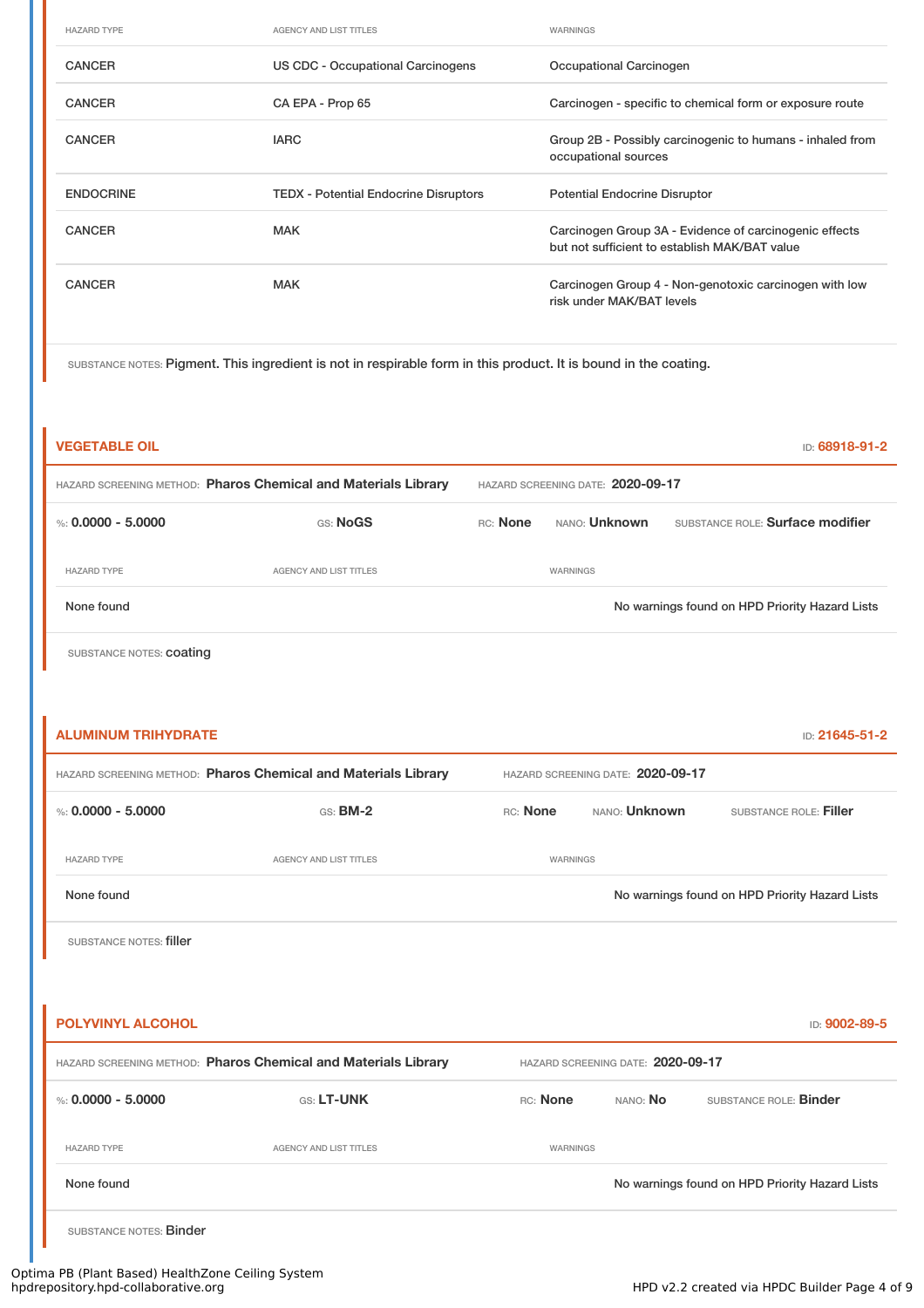|                                     |                                                                |                                   |                            |                                  | ID: 27138-31-4                                 |
|-------------------------------------|----------------------------------------------------------------|-----------------------------------|----------------------------|----------------------------------|------------------------------------------------|
|                                     | HAZARD SCREENING METHOD: Pharos Chemical and Materials Library | HAZARD SCREENING DATE: 2020-09-17 |                            |                                  |                                                |
| %: $0.0000 - 5.0000$                | $G.S. LT-P1$                                                   | RC: None                          | NANO: No                   | SUBSTANCE ROLE: Adhesive         |                                                |
| <b>HAZARD TYPE</b>                  | AGENCY AND LIST TITLES                                         | WARNINGS                          |                            |                                  |                                                |
| <b>MULTIPLE</b>                     | German FEA - Substances Hazardous to<br>Waters                 |                                   | Class 2 - Hazard to Waters |                                  |                                                |
| SUBSTANCE NOTES: Adhesive           |                                                                |                                   |                            |                                  |                                                |
| <b>MICA</b>                         |                                                                |                                   |                            |                                  | ID: 12001-26-2                                 |
|                                     | HAZARD SCREENING METHOD: Pharos Chemical and Materials Library | HAZARD SCREENING DATE: 2020-09-17 |                            |                                  |                                                |
| %: $0.0000 - 1.0000$                | GS: LT-UNK                                                     | RC: None                          | NANO: Unknown              |                                  | SUBSTANCE ROLE: Filler                         |
| <b>HAZARD TYPE</b>                  | AGENCY AND LIST TITLES                                         | <b>WARNINGS</b>                   |                            |                                  |                                                |
| None found                          |                                                                |                                   |                            |                                  | No warnings found on HPD Priority Hazard Lists |
|                                     |                                                                |                                   |                            |                                  |                                                |
| <b>SODA ASH</b>                     |                                                                |                                   |                            |                                  | ID: 68855-54-9                                 |
| %: $0.0000 - 1.0000$                | HAZARD SCREENING METHOD: Pharos Chemical and Materials Library | HAZARD SCREENING DATE: 2020-09-17 | NANO: <b>Unknown</b>       |                                  |                                                |
|                                     | GS: LT-UNK                                                     | RC: None                          |                            |                                  | SUBSTANCE ROLE: Filler                         |
| <b>HAZARD TYPE</b>                  | AGENCY AND LIST TITLES                                         | <b>WARNINGS</b>                   |                            |                                  |                                                |
| None found                          |                                                                |                                   |                            |                                  | No warnings found on HPD Priority Hazard Lists |
| SUBSTANCE NOTES: Filler             |                                                                |                                   |                            |                                  |                                                |
| <b>FATTY OIL</b>                    |                                                                |                                   |                            |                                  | ID: 68604-67-1                                 |
|                                     | HAZARD SCREENING METHOD: Pharos Chemical and Materials Library | HAZARD SCREENING DATE: 2020-09-17 |                            |                                  |                                                |
| %: $0.0000 - 1.0000$                | GS: NoGS                                                       | RC: None                          | NANO: No                   | SUBSTANCE ROLE: Surface modifier |                                                |
| <b>HAZARD TYPE</b>                  | AGENCY AND LIST TITLES                                         | WARNINGS                          |                            |                                  |                                                |
| None found                          |                                                                |                                   |                            |                                  | No warnings found on HPD Priority Hazard Lists |
| SUBSTANCE NOTES: coating ingredient |                                                                |                                   |                            |                                  |                                                |
|                                     |                                                                |                                   |                            |                                  |                                                |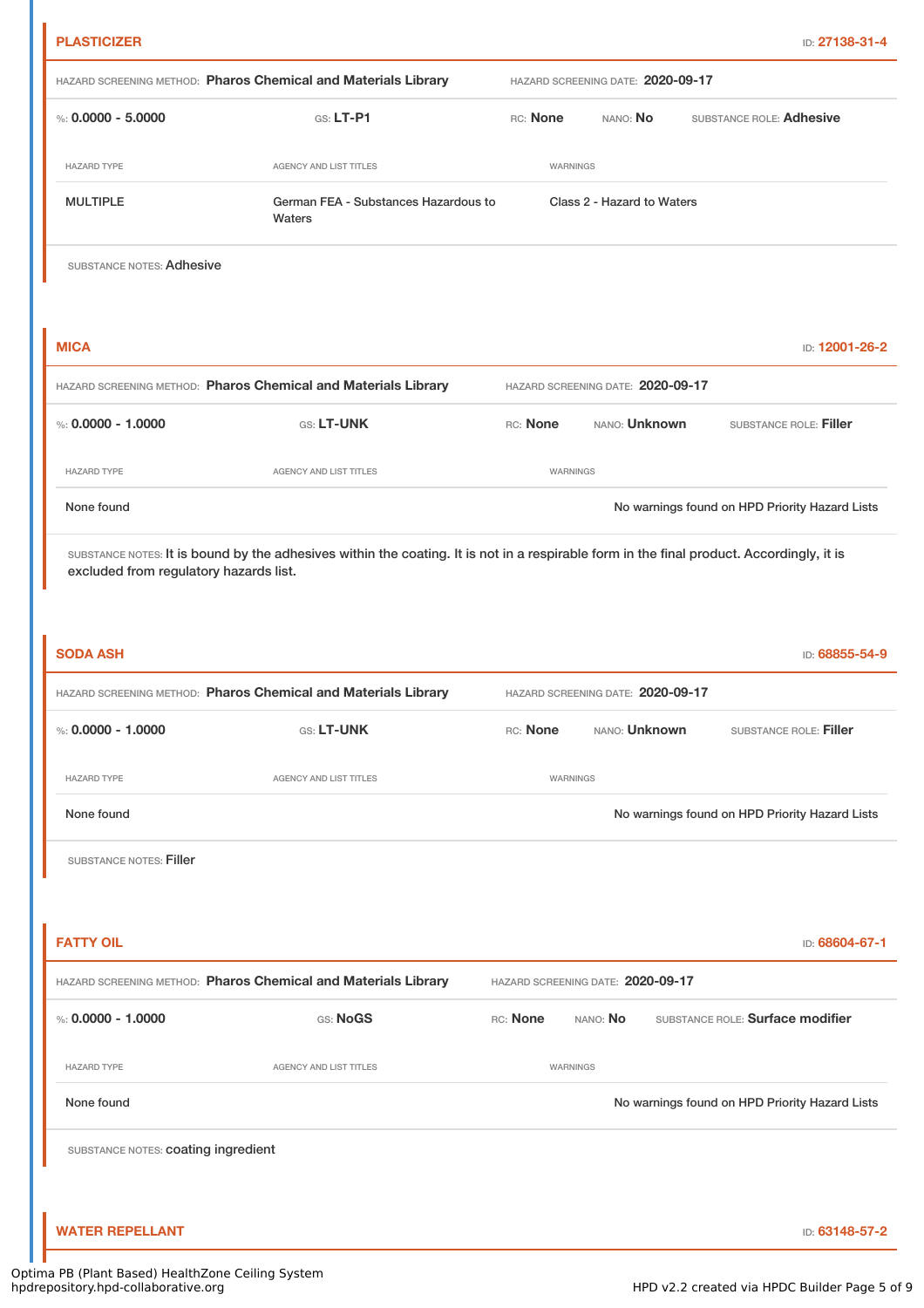| HAZARD SCREENING METHOD: Pharos Chemical and Materials Library |                        | HAZARD SCREENING DATE: 2020-09-17 |                      |                                                |
|----------------------------------------------------------------|------------------------|-----------------------------------|----------------------|------------------------------------------------|
| %: 0.0000 - 1.0000                                             | GS: NoGS               | RC: None                          | NANO: <b>Unknown</b> | SUBSTANCE ROLE: Surface modifier               |
| <b>HAZARD TYPE</b>                                             | AGENCY AND LIST TITLES |                                   | WARNINGS             |                                                |
| None found                                                     |                        |                                   |                      | No warnings found on HPD Priority Hazard Lists |
|                                                                |                        |                                   |                      |                                                |

SUBSTANCE NOTES: coating ingredient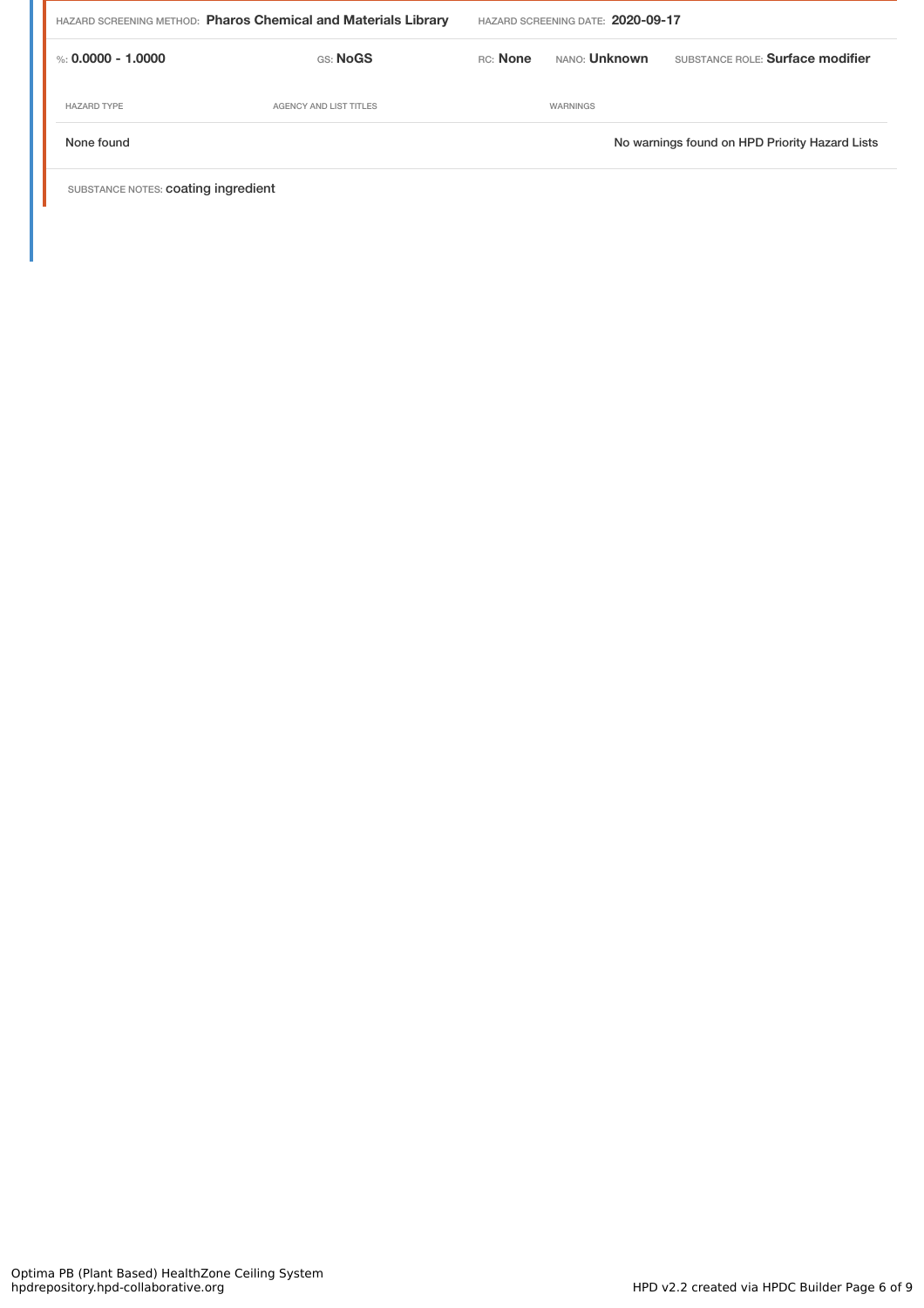This section lists applicable certification and standards compliance information for VOC emissions and VOC content. Other types of *health or environmental performance testing or certifications completed for the product may be provided.*

| <b>VOC EMISSIONS</b>                                                                                                                                                                                                                                                         | <b>UL/GreenGuard Gold Certified</b>   |                                   |                                                                 |  |
|------------------------------------------------------------------------------------------------------------------------------------------------------------------------------------------------------------------------------------------------------------------------------|---------------------------------------|-----------------------------------|-----------------------------------------------------------------|--|
| CERTIFYING PARTY: Third Party<br><b>APPLICABLE FACILITIES: all</b><br><b>CERTIFICATE URL:</b><br>https://www.armstrongceilings.com/pdbupimages-<br>clg/224244.pdf/download/optima-pb-greenguard-<br>certificate.pdf<br>CERTIFICATION AND COMPLIANCE NOTES: UL GG Gold        | <b>ISSUE DATE: 2018-</b><br>$04 - 16$ | EXPIRY DATE: 2021-<br>$04 - 16$   | CERTIFIER OR LAB: UL<br>Environment                             |  |
| <b>LCA</b>                                                                                                                                                                                                                                                                   | Generic                               |                                   | <b>Environmental Product Declaration (EPD) by UL - Industry</b> |  |
| CERTIFYING PARTY: Third Party<br><b>APPLICABLE FACILITIES: all</b><br><b>CERTIFICATE URL:</b><br>https://www.armstrongceilings.com/pdbupimages-<br>clg/221363.pdf/download/epd-optima-ceiling-<br>panels.pdf<br>CERTIFICATION AND COMPLIANCE NOTES: Product Specific EPD     | <b>ISSUE DATE: 2016-</b><br>$03 - 31$ | EXPIRY DATE: 2021-<br>03-31       | CERTIFIER OR LAB: UL<br>Environment                             |  |
| <b>OTHER</b>                                                                                                                                                                                                                                                                 | <b>ILFI Declare - LBC Compliant</b>   |                                   |                                                                 |  |
| CERTIFYING PARTY: Second Party<br><b>APPLICABLE FACILITIES: all</b><br><b>CERTIFICATE URL:</b><br>https://www.armstrongceilings.com/pdbupimages-<br>clg/224464.pdf/download/declare-label-optima-<br>pb-ceiling-panels-oh-.pdf<br><b>CERTIFICATION AND COMPLIANCE NOTES:</b> | <b>ISSUE DATE: 2019-</b><br>$10 - 01$ | $EXPIBY DATF: 2021-$<br>$10 - 01$ | CERTIFIER OR LAB: ILFI                                          |  |

# **Section 4: Accessories**

This section lists related products or materials that the manufacturer requires or recommends for installation (such as adhesives or fasteners), maintenance, cleaning, or operations. For information relating to the contents of these related products, refer to their *applicable Health Product Declarations, if available.*

No accessories are required for this product.

# **Section 5: General Notes**

This HPD is provided solely for the intended recipient in connection with its assessment of products and for no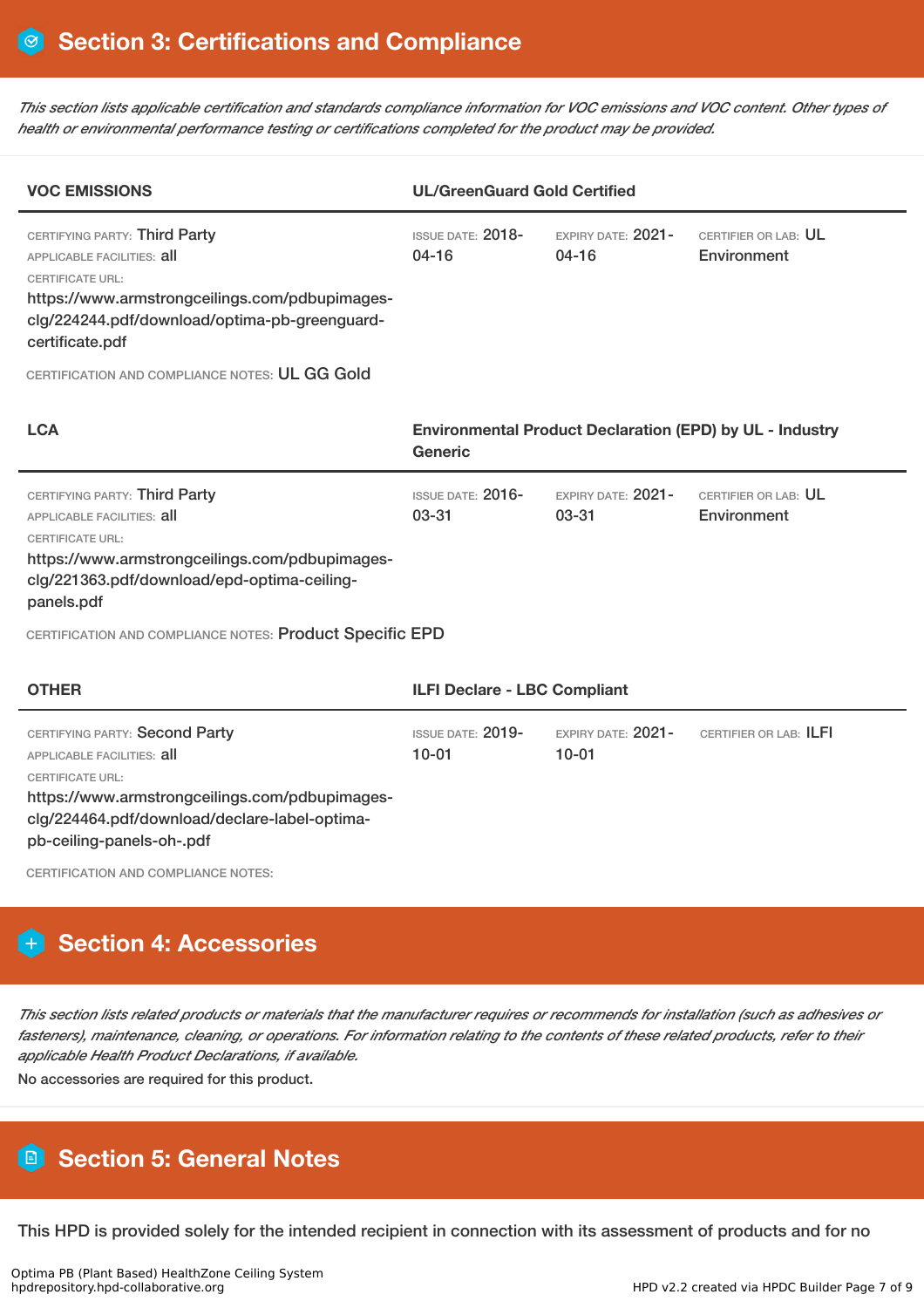other purpose. In providing information, AWI expresses no opinion and makes no representations as to the applicability, suitability, accuracy or completeness of the declaration form, or the standards, rules, classifications, warnings or criteria utilized or referenced therein. Information provided herein is qualified in the entirety by reference to the applicable product Safety Data Sheet (SDS) which can be located at www.armstrongceilings.com, as well as by the additional ingredient information provided for specified substances.Please refer to the Armstrong Commercial Ceilings website for more information on this product.